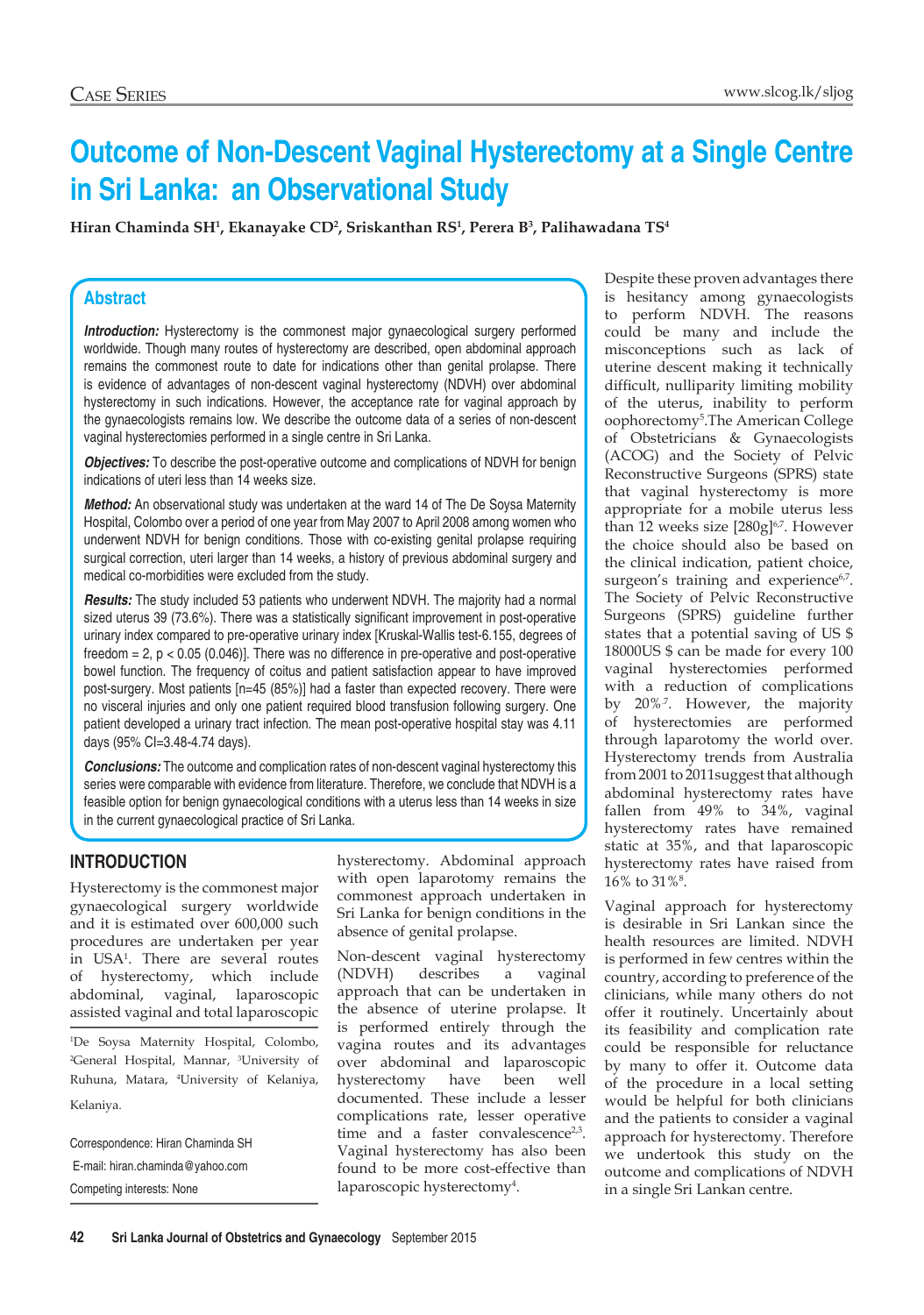## **MethodS**

An observational study was conducted at ward 14 of The De Soysa Maternity Hospital, Colombo over a period of one year from May 2007 to April 2008. All patients undergoing hysterectomy through the vaginal route was for indications other than genital prolapse were included in the study. Patients with uterine prolapse requiring surgical repair, a history of abdominal or pelvic surgery and medical co-morbidities (diabetes, ischaemic heart disease, immune suppressive disorders) were excluded from the study.

The unit followed a policy of preference of vaginal route over others in hysterectomy for benign conditions in presence of a uterus less than 14 weeks in size. All patients were consented for either NDVH or TAH and an examination was done under anaesthesia to assess the size and the mobility of the uterus. A NDVH was performed if deemed suitable and all procedures were carried out by a consultant gynaecologist. The decision to convert to laparotomy was at the discretion of the primary surgeon<sup>9</sup>.

Surgical technique: The patient was placed in lithotomy position with use of stirrups / leg holders after anaesthesia, taking care to avoid neurovascular compression. After cleaning and draping the cervix was held with vulsellum forceps. Saline infiltration was done to improve tissue dissection. A circumferential incision was made around the cervix and the bladder was pushed up and entry was made in to the vesico-uterine space. Afterwards the pouch of Douglas was entered into posteriorly. The cardinal, uterosacral ligaments and uterine vessels were clamped, cut and ligated. Uterine bisection, coring, morcellation were done if required. After removal of the uterus, a modified McCalls culdoplasty was done to suspend the vaginal vault. The vagina was be sutured with Vicryl 1 sutures.

All patients had a diclofenac sodium 100mg per rectally immediately after the surgery for pain relief. Further analgesics were according to the requirement. Operative details including any intra-operative complications were noted following the surgery. Post-operative complications were recorded from patient notes. All subjects were followed up at 10 days and three months post-operatively.

Data collection and data analysis: The basic demographic data were recorded for each patient such as age, parity as well as pre-operative findings such as general fitness (By American Society of Anaesthesiology grade or ASA grade) and uterine size. The main outcome variables included urinary, bowel, sexual function and these were assessed pre-operatively as well as at 10 days and 3 months following surgery. Urinary function was assessed using a questionnaire derived from the Urinary Distress Inventory short form  $(UDI-6)^{10}$ . Patient satisfaction, post-operative hospital stay and intra-operative or postoperative complications were also assessed.

The study did not raise major ethical issues since it was a non-interventional observational study done to assess outcome of a surgical procedure that is in clinical practice. The study was approved by the board of study in Obstetrics and Gynaecology of the Post Graduate Institute of Medicine prior to its commencement.

## **Results**

The study included a total of 53 patients who underwent NDVH during the study period. The basic characteristics of the subjects are shown in Table 1.The indications for hysterectomy are shown in Table 2.

Majority of subjects had a normal sized uterus (n=39, 73.6%), while it was normal to 10 weeks size in seven (13.2%), 10-12 weeks size in six (11.3%) and 12-14 weeks size one (1.9%) patient.

There was a statistically significant improvement in post-operative urinary index compared to preoperative urinary index score [Kruskal- Wallis test-6.155, degrees of freedom = 2,  $p < 0.05$  (0.046)] (Table 3). There was no difference between preoperative and post-operative bowel function (Table 4) while the frequency of coitus (Table 5) and patient satisfaction appear to have increased post-surgery (Table 6).

There were no patients with visceral injury and only one patient required a blood transfusion. There was only one patient with a urinary tract infection (Table 7).The mean post-operative hospital stay was 4.11 days (95% CI=3.48-4.74 days).

In assessment of patient perception of recovery, a majority [n=45 (85%)] had a faster than expected recovery. Seven patients (13.2%) said recovery was as they had expected while only one patient (1.9%) said recovery was slower than expected.

**Table 1.The description of the basic characteristics of the study population.**

| <b>Basic characteristics</b>                    |                        |
|-------------------------------------------------|------------------------|
| Age; mean(95% CI)                               | 44.94yrs (39.85-50.03) |
| Parity; median                                  | 3                      |
| General fitness according to ASA* Grade; no (%) |                        |
|                                                 | 49(92.4%)              |
| 2                                               | 3(5.6%)                |
| Not known                                       | 1(2%)                  |
| *American Coojety of Angoothesislagists         |                        |

\*American Society of Anaesthesiologists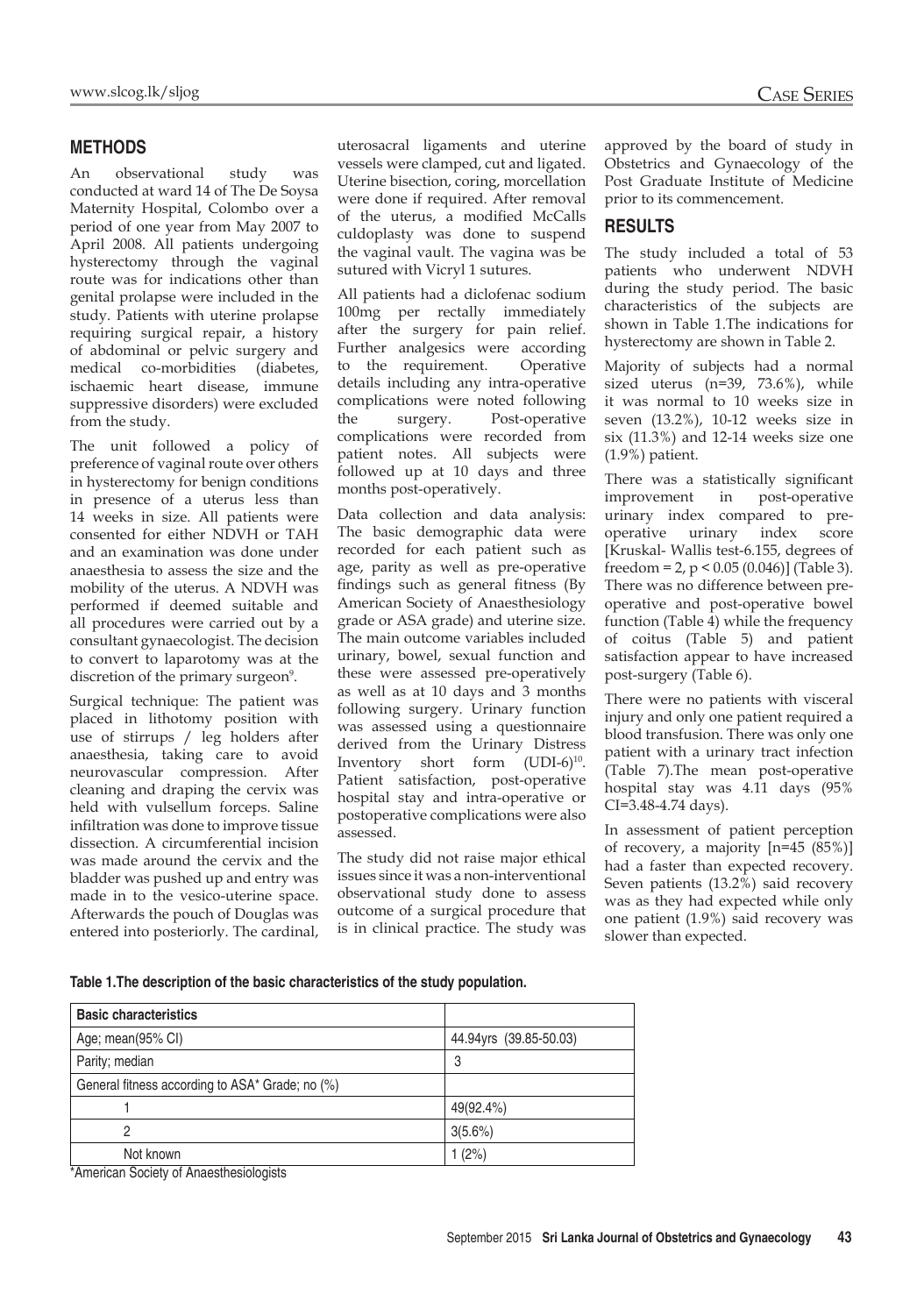#### **Table 2. Primary indication for hysterectomy.**

| <b>Indication</b>                                         | $n$ (%)  |
|-----------------------------------------------------------|----------|
| Dysfunctional uterine bleeding                            | 35 (66%) |
| Fibroid uterus                                            | 8(16%)   |
| Chronic pelvic pain                                       | 2(3%)    |
| Adenomyosis                                               | 6(12%)   |
| Others(simple endometrial hyperplasia, endometrial polyp) | 2(3%)    |
|                                                           |          |
| Total                                                     | 53       |

**Table 03. The distribution of the study population according to presence of bladder dysfunction before and after surgery.**

| <b>Bladder dysfunction</b>            | <b>Pre-operative</b> | 10 days post-operative | 3 months post-operative |
|---------------------------------------|----------------------|------------------------|-------------------------|
| None; no $(\%)$                       | 40 (75.5%)           | 46 (86.8)              | 49 (92.4)               |
| Mild; no $(\%)$                       | $12(22.6\%)$         | 6(11.3)                | 4(7.6)                  |
| Moderate; no (%)                      | $1(1.8\%)$           | (1.9)                  | υ                       |
| Severe; no $(\%)$                     | U                    | 0                      | U                       |
| Total<br>$TAT$ 11: $T = TAT$<br>$T$ / | 53                   | 53<br>0.011            | 53                      |

Kruskal- Wallis test-6.155, degrees of freedom=  $2$ , p = 0.046

#### **Table 04. The distribution of the study population according to presence of bowel symptoms before and after surgery.**

| <b>Pre-operative</b> | 10 days post-operative | 3 months post-operative                                                              |
|----------------------|------------------------|--------------------------------------------------------------------------------------|
| 5(9.4)               | 1(1.9)                 |                                                                                      |
| 48 (90.6)            | 52(98.1)               | 53 (100)                                                                             |
|                      |                        |                                                                                      |
| 53                   | 53                     |                                                                                      |
|                      |                        | $*E:1/2$ that $1$ D <sub>is</sub> an extra $$ and $$ and $$ the fact $1$ $D = 0.102$ |

**\***Fisher's exact test used. Pre-operative *vs.* post-operative ten days. P = 0.102

#### **Table 05. The distribution of the study sample according to frequency or sexual intercourse before surgery and three months following surgery**

| Frequency of intercourse per Pre-operative<br>month |           | 3 months post-operative |
|-----------------------------------------------------|-----------|-------------------------|
| 1 or less; no $(\%)$                                | 40 (75.4) | 11(20.8)                |
| $2 - 5$ ; no $(\%)$                                 | 5(9.4)    | 35(66.1)                |
| $6 - 10$ ; no $(\%)$                                | 1(1.9)    | 2(3.8)                  |
| $11 - 15$ ; no $(\%)$                               | 0         | 0                       |
| No reply; no (%)                                    | 7(13.3)   | 7(13.3)                 |
| Total                                               | 53 (100)  | 53 (100)                |

#### **Table 06: The distribution of the study population according to satisfaction of sexual function**

| <b>Patient satisfaction</b> | <b>Pre-operative</b> | 3 months post-operative |
|-----------------------------|----------------------|-------------------------|
| Poor; no $(\%)$             | 10(18.9)             | 2(3.8)                  |
| Fair; no $(\%)$             | 21(39.6)             | 35(66)                  |
| Good; no (%)                | 11(20.1)             | 12(22.6)                |
| Very good; no (%)           | 5(9.4)               | 1(1.9)                  |
| No reply; no $(\%)$         | 6(11.3)              | 3(5.7)                  |
| Total                       | 53                   | 53                      |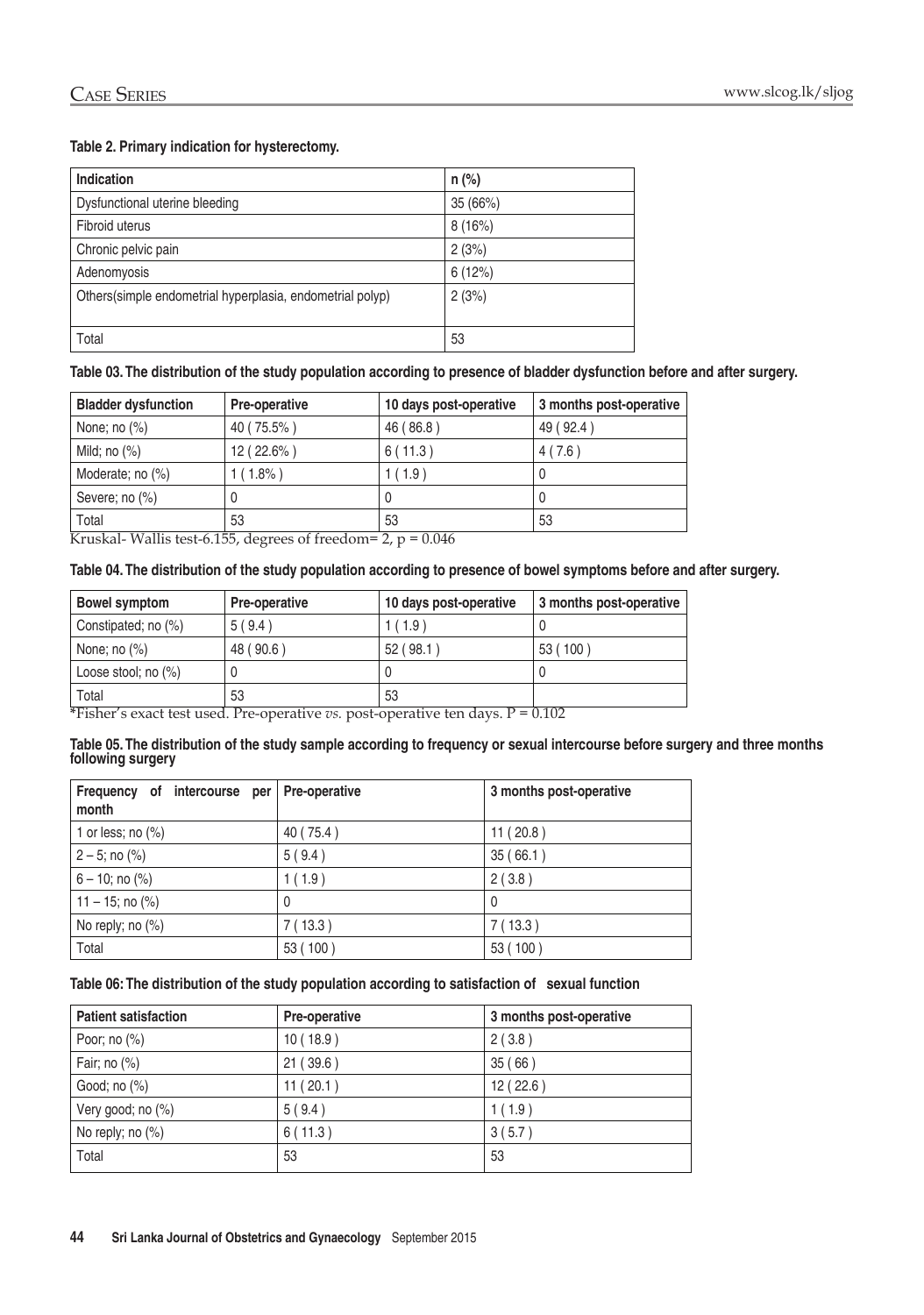| Complication                          | $n\frac{6}{6}$ |  |
|---------------------------------------|----------------|--|
| Intra-operative complications         |                |  |
| Bladder/ureteric/bowel injury         | 0              |  |
| Haemorrhage needing blood transfusion | $1(1.8\%)$     |  |
| Conversion to laparotomy              | 0              |  |
| Anaesthetic complications             | 0              |  |
| Post-operative complications          |                |  |
| Urinary tract infection               | $1(1.8\%)$     |  |
| Wound infection                       | 0              |  |
| Vault haematoma                       | 0              |  |
| DVT/PE                                | 0              |  |
| Unspecified fever (>380C)             | 0              |  |

**Table 07. The rate of intra-operative or post-operative complications following NDVH among the study population.**

## **Discussion**

This study, albeit observational, shows that non-descent vaginal hysterectomy is feasible and safe in our clinical setting since 53 cases were done in a single unit in one year with minimal complications. Our finding of an improvement in post-hysterectomy urinary function is in contrast to findings of previous studies that have shown deterioration in urinary function showing a higher prevalence of urgency and urge incontinence following surgery<sup>11</sup>,<sup>12</sup>. Urinary function was assessed in this study using a questionnaire based on the UDI-6 through a face-to-face interview with the patient since there are no validated questionnaires available in Sinhala language. We feel although not ideal, it was an objective assessment of the bladder functions. Although retrospective studies suggest a deterioration in bowel  $function<sup>13,14</sup>$ , prospective studies have shown an improvement in symptoms following hysterectomy<sup>15</sup>. Our study is in line with Prior *et al* as there was no significant change in bowel habits after hysterectomy15.

The eVALuate trial compared vaginal hysterectomy with laparoscopic hysterectomy in one arm and abdominal hysterectomy<br>with laparoscopic hysterectomy laparoscopic hysterectomy in the other arm concluded that laparoscopic hysterectomy is not cost-effective compared to vaginal hysterectomy<sup>16</sup>. To date this is the largest randomized multicentre trial on hysterectomy and this suggests

that vaginal hysterectomy is the ideal route of hysterectomy. The total major complication rate was 9.5% for vaginal hysterectomy in the eVALuate trial<sup>17</sup>. Although our major complication rate of 3.6% was significantly lower than that reported in the eVALuate trial there were only 53 patients whilst there were 186 patients who underwent vaginal hysterectomy in the eVALuate trial. The length of hospital stay after surgery in our study was similar to that reported by Sculpher *et al* for the eVALuate trial. However other studies have reported shorter hospital stays following vaginal hysterectomy<sup>18</sup>. This can be explained by the fact that the post-operative hospital stay can be influenced by patient expectations and individual practice of gynaecologists<sup>19</sup>. Therefore it is important to define discharge criteria if post-operative hospital stay is to be assessed in an objective manner.

Though it provides us some valuable information on the feasibility of performing NDVH in local settings, the study had some limitations. Firstly, a comparative study between NDVH and TAH, the common alternative, would have been more informative on the superiority of one over the other. The other drawback is the subjective nature of the pre-operative evaluation such as assessment of the uterine size, which was based on clinician assessment alone that is known to be subjective. An objective assessment in terms of uterine weight would have been a more scientific method as done by Benassi *et al20*. The suitability for

the procedure was according to the clinical judgement of the operating clinician, which again is subjective thus limiting the external validity of the recommendations.

Two important aspects that were not studied in this study were the operating time, which is an important aspect in the resource poor setting as well as the pain scores of patient post operatively. These aspects should be studied in any future study by recording the start and end times of the surgery and by measuring the pain using a visual analogue scale (VAS)<sup>21</sup>. The follow up period was limited in our study due to resource constraints to three months whereas in many other studies it has been done up to one year post operatively $22,18$ .

## **Conclusions**

We conclude according to the findings of this study that NDVH is a feasible option in Sri Lankan setting with good outcome and low complications rates that are comparable with data reported in other studies. Clinicians should consider offering this approach to more patients in routine clinical practice due to its known advantages. More studies comparing this approach with other alternatives such as abdominal route and laparoscopic approaches should be done and outcome, complications as well as cost effectiveness of NDVH in comparison to other methods should be done in the local setting. ■